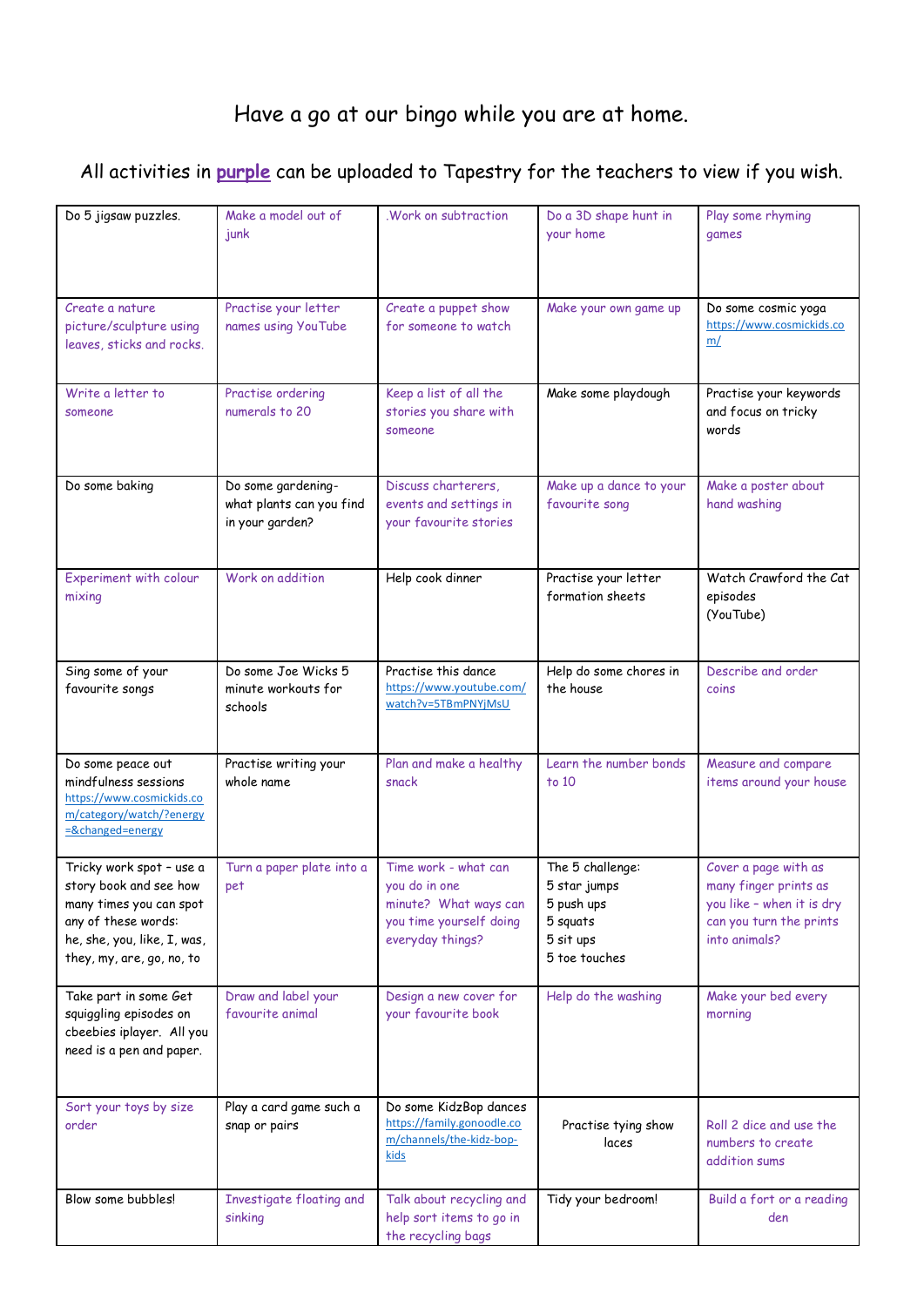| Stack some playing<br>cards                                                                                                                               | Make a sock puppet                                                                                                | Write a shopping list                                                                                                                                                   | Make your own shop                                                                                                                     | Make and fly paper<br>aeroplanes, what makes<br>them go the furthest?<br>How can you measure<br>the distance they<br>travel?   |  |
|-----------------------------------------------------------------------------------------------------------------------------------------------------------|-------------------------------------------------------------------------------------------------------------------|-------------------------------------------------------------------------------------------------------------------------------------------------------------------------|----------------------------------------------------------------------------------------------------------------------------------------|--------------------------------------------------------------------------------------------------------------------------------|--|
| Use the internet to<br>research about your<br>favourite animal - can<br>you make a fact book?                                                             | Send an email to<br>someone                                                                                       | Go on an old photo hunt<br>- can you talk about how<br>people have changed?                                                                                             | Make salt dough models                                                                                                                 | Do some printing                                                                                                               |  |
| Make some scratch art                                                                                                                                     | Make a bookmark                                                                                                   | Make some boats to<br>float in the bath                                                                                                                                 | Do some rock painting                                                                                                                  | Use a mirror and look<br>carefully to do a self<br>portrait                                                                    |  |
| Have a movie day - make<br>popcorn, tickets, chose a<br>film, make posters, set<br>up a cinema                                                            | Make a tea party for<br>your teddies                                                                              | Have a games day -<br>learn a new board game<br>maybe                                                                                                                   | Play keep a balloon up in<br>the air for as long as<br>you can                                                                         | Learn to sew or knit                                                                                                           |  |
| Learn a new language<br>and about a country                                                                                                               | Do something nice for<br>someone                                                                                  | Make something by<br>following simple<br>instructions e.g. an<br>Easter mask, a cress<br>head                                                                           | Can you count in twos,<br>fives or tens?                                                                                               | Make your own obstacle<br>course in the garden.<br>Can you time how long it<br>takes members of your<br>family to complete it? |  |
| Consider how you have<br>changed since a baby.<br>What did you do as a<br>baby and can you do<br>now? What will you be<br>able to do when you<br>grow up? | List all the things you do<br>to keep healthy.<br>How do you keep clean?<br>Why is this important?                | Describe what you think<br>it would be like in a<br>different environment<br>(e.g. jungle, under the<br>sea, the North Pole).<br>How are the<br>environments different? | <b>Experiment with</b><br>capacity - you could use<br>cups or do this in the<br>bath!                                                  | Do some observational<br>drawing and/or painting                                                                               |  |
| Play games to learn<br>about amazing animals<br>www.switcheroozoo.com                                                                                     | Get out photo albums<br>and enjoy laughing and<br>talking about the family<br>and friends                         | Label items around the<br>house with post-its or<br>paper                                                                                                               | Learn alphabet names                                                                                                                   | Use coins/money to buys<br>items and give change                                                                               |  |
| Talk to your family<br>about who celebrates<br>Faster and how it is<br>celebrated<br>https://www.bbc.co.uk/cbe<br>ebies/shows/lets-celebrate              | Talk to your family<br>about the story of St<br>George<br>https://www.bbc.co.uk/cbe<br>ebies/shows/lets-celebrate | Go on a Spring walk and<br>spot the signs of Spring                                                                                                                     | Watch Newsround round<br>up each Friday to see<br>what has been happening<br>in the world around you<br>- what did you learn<br>today? | Read some fiction and<br>non fiction texts from<br>World Book Online -<br>free e-books                                         |  |
| Create an obstacle<br>course under, over,<br>through, jumps, balance<br>. (In the garden if<br>possible)                                                  | Easter Egg hunt                                                                                                   | Draw a picture of<br>favourite<br>character/superhero.<br>Write some descriptions<br>about them.                                                                        | Share out sweets/food<br>equally to the family.                                                                                        | Try the BeeBots app to<br>start using coding skills                                                                            |  |